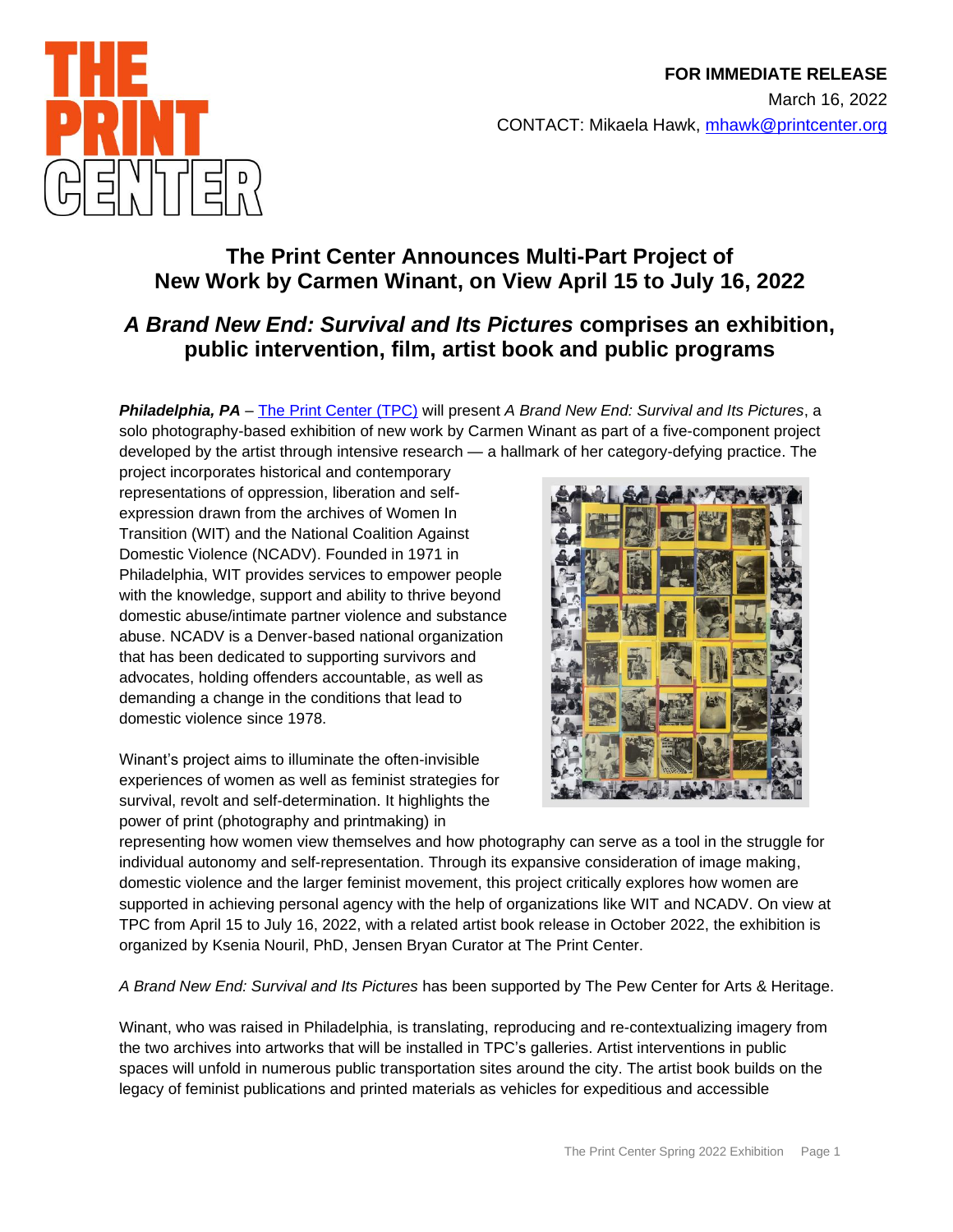dissemination of information. Virtual and in-person public programs, some of which are organized in collaboration with WIT, are an integral component of the project.

The Print Center Executive Director Elizabeth Spungen said, "Carmen Winant is one of the most incisive artists of her generation. Her work is nothing short of radical — a bold provocation that pushes boundaries and reexamines feminist tropes. A natural extension of her photography-based practice, *A Brand New End: Survival and Its Pictures* is an exploration of ways in which survivors of domestic violence and substance abuse have pushed through societal and personal burdens to realize selfactualization. We are honored to present this multi-part project in partnership with Women In Transition and thank Corinne Lagermasini, WIT's Executive Director, who is an essential thought-partner for the project."

"Women In Transition is thrilled to be collaborating with Carmen Winant and The Print Center on this project," said Lagermasini. "WIT has been giving voice to Survivors of domestic abuse/intimate partner violence and substance abuse for 50 years. Our archives reflect the role WIT has played in the larger feminist and domestic violence prevention movements and we are excited to see them bought to life through Carmen's creative lens."



Since March 2020, Winant has been exploring WIT's extensive archive (a unique resource among such service organizations) that includes publications, how-to guides, manuals, staged photographs for instruction, newspaper clippings and ephemera. The archive provides an extraordinary window into feminism and the women's liberation movement that began in the 1970s, when WIT was established to help newly divorced women learn strategies for navigating and thriving in a new world. Founded as a

multiracial feminist collective by women for women, it evolved over the decades as new issues commanded attention, such as abuse by partners and drug addiction. Surfacing these themes of intergeneration exchange, Winant's project considers what has changed and how the ongoing deconstruction of patriarchal systems of oppression can influence feminist ideals today*.* 

While many of the materials in NCADV's archive are complementary to WIT's – newspaper clippings, buttons/pins with slogans, manuals and other guides, for example, their national scope brings an expanded perspective to the project.

Nouril said, "As an artist, Carmen is constantly challenging herself, examining issues through the lens of feminism and personal agency. In WIT's archive, she discovered a trove of material and, thanks to our colleagues and partners, plumbed aspects of feminist history and its representation including empowerment strategies. Centering on photographic works, mixed-media collage, public interventions, and installations, her practice is uniquely suited for this project. The overall outcome our visitors will take away is a compendium of Carmen's research, artistic manifestation of her investigations, and current resources. The project is particularly



urgent at a time when Covid-19 has brought the impacts of intimate partner abuse to the forefront."

In her practice, Winant gravitates towards found images. For the exhibition, Winant has focused on several categories of found materials including those of hand painted t-shirts, 35mm slides, newspaper clippings and "job cards" from the mid to late 1970s.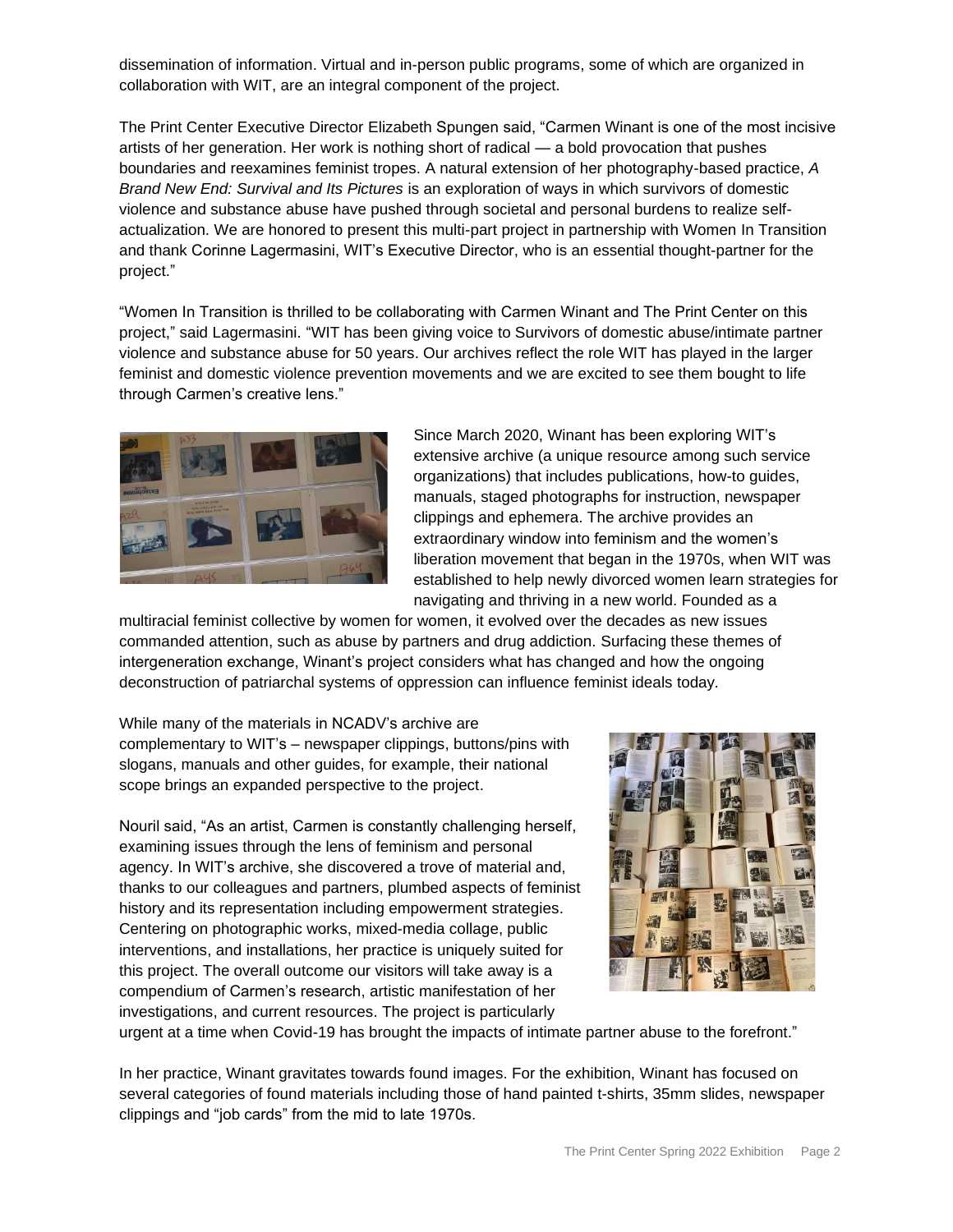Five new collages incorporate materials from both archives including photographs and images mounted on construction paper, bleached in some areas by exposure to the sun. Snippets of blue masking tape, a signature Winant material, "punctuates space and reflects process." The imagery and materials reflect the kind of aesthetic the artist observed in WIT and NCADV offices on posters and bulletin boards to promote healing and available services, among other resources.

A display of buttons and pins decorated with slogans taken from both archives promote the organizations as well as awareness and support for women's rights and feminism in general.



Winant made 35mm slides of more than 200 t-shirts from WIT's Clothesline Project which will be projected in the

gallery. The Clothesline Project invited survivors of domestic abuse to design t-shirts reflecting on their path to safety. The title of the exhibition is inspired by one of these shirts, with handwritten text that reads, "Though no one can go back and make a brand new start, anyone can start from now and make a brand new end."



Dozens of historic 35mm slides used in WIT and NCADV training exercises, tutorials and news stories about the organizations will also be projected. These images, staged by WIT and NCADV staff, depict selfdefense methods, what to pack when leaving an abusive relationship, obtaining legal services, conducting job searches and accessing counseling. Another piece will be comprised of hundreds of newspaper clippings about domestic abuse, pulled from both archives. Winant will arrange them as a "constellation" across two walls.

Thirty "job cards" created by WIT, featuring images clipped from the book *Women at Work* by Betty Medsger, showcase various professions that women could consider when transitioning into the job market. The laminated cards comprise cut-out images mounted on multi-colored construction paper, with an explanation of what the job entails on the

back. These have been incorporated into a new collage by Winant. Another installation in the galleries includes five publications emblematic of WIT's and NCADV's missions, such as *The New Woman's Survival Guide* and *Women in Transition: A Feminist Handbook on Separation and Divorce.*

The public intervention further closes the space between art and information sharing. Artist-designed posters will be installed in bus shelters across Philadelphia featuring Winant's restaged photographs of tshirts from the WIT archive. These are intended to raise awareness of issues around domestic violence. This component debuts April 11 and, as Winant notes, "gives voice to the archive from survivors." The artist book is a stand-alone artwork created in collaboration with graphic design studio Common Name. It will include materials from the exhibition, new images and research, as well as contributions from Winant, Nouril, sociologists, survivors, art historians, poets and WIT and NCADV staff.

A film by Itinerant Pictures will be released after the opening of the exhibition. Recorded at WIT and TPC in Philadelphia and the artist's studio in Columbus, OH, the film will capture the artist's process and the execution of the project.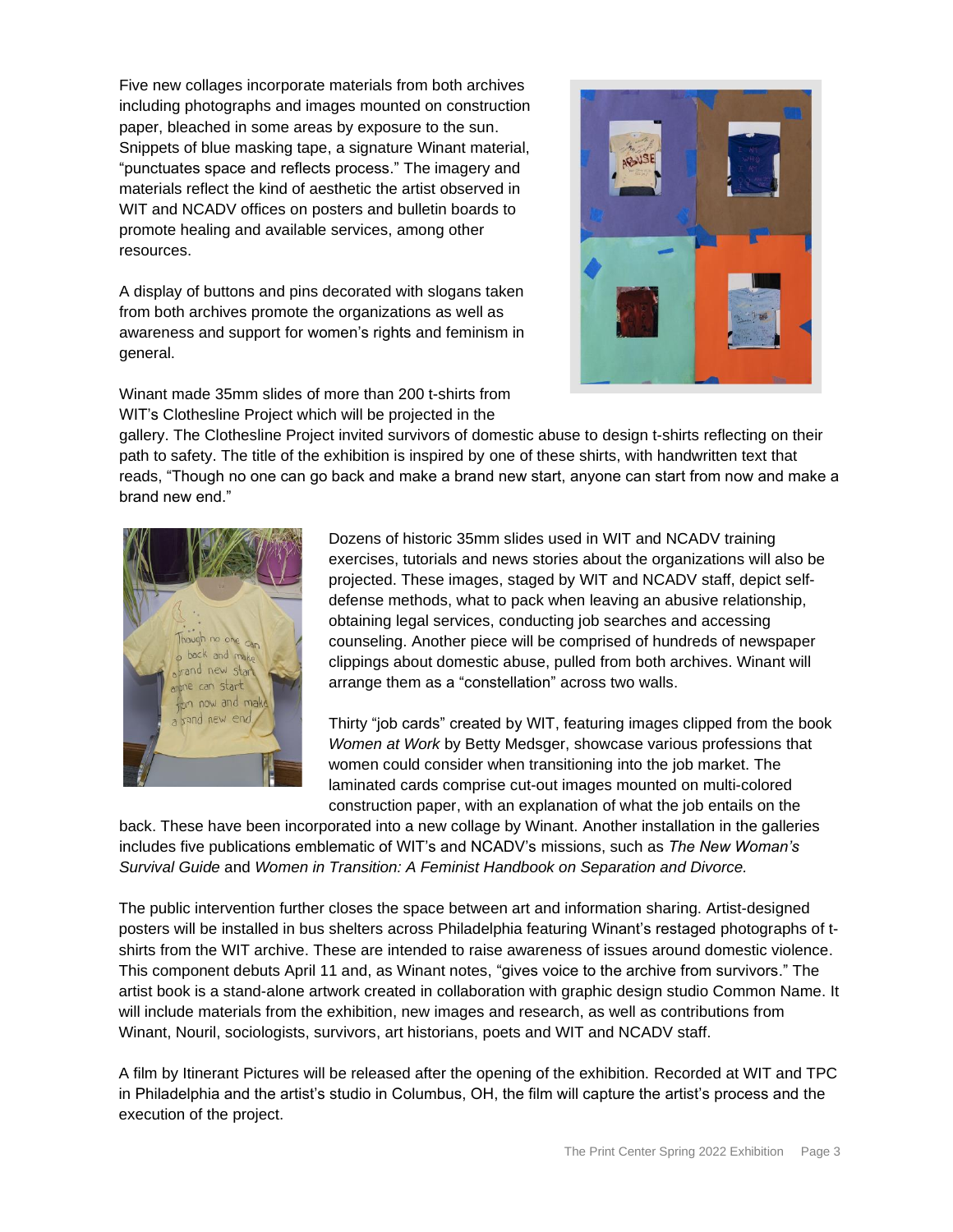The roster of public programs — in-person and online — are subject to change, so please check The Print Center [website](http://printcenter.org/100/a-brand-new-end/) for updates. They are currently as follows:

#### **Wednesday, April 13, 6pm Artist Talk with Carmen Winant**

Presented at the Elaine C. Levitt Auditorium, University of the Arts 401 South Broad Street Philadelphia, PA 19102 Winant will discuss her work, process and the concepts behind *A Brand New End*.

### **Thursday, April 14**

**5:30pm** In-person Gallery Talk with Carmen Winant and Ksenia Nouril, PhD, Jensen Bryan Curator **6 – 7:30pm** Opening Reception

**Tuesday, April 26, 5pm Thursday, May 12, 12pm Wednesday, May 25, 5pm Friday, June 10, 12pm Guided Exhibition Tours** Free, in-person guided tours of *A Brand New End* with exhibition curator Ksenia Nouril.

### **Thursday, April 28, 6pm**

### **Panel Discussion on picturing domestic violence**

Presented at The Print Center and on Zoom

Roberta Hacker, former Executive Director of Women In Transition (WIT) (1986-2006); Dr. Ethan Levine, scholar and advocate; and others who will discuss the visualization – and mediation – of domestic violence through photographs, specifically those used in service of empowerment and selfactualization.

# **Thursday, May 19, 6pm**

# **Conversation with Carmen Winant and Donna Ferrato**

Presented on Zoom

Ferrato is an internationally acclaimed photojournalist who works to document, expose and prevent domestic and sexual violence against women and children. Winant and Ferrato address how photography can bring critical awareness to pressing social issues.

## **WAVE Empowerment Self-Defense Class with Women In Transition**

Presented on Zoom and in-person in June; dates and times to be announced. This class led by WIT staff will feature discussion and activities around the five components of selfdefense: Think, Yell, Run, Fight, and Tell. Participants will also be taught a few easy-to-learn physical techniques.

# **About the Artist**

Carmen Winant (born 1983, San Francisco, CA; lives in Columbus, OH) is an internationally recognized photography-based artist raised in Philadelphia who utilizes installation and collage strategies to examine feminist modes of survival and revolt.

Winant's recent projects have been shown at ICA Boston, MA; Cleveland Museum of Art, OH; Patron Gallery, Chicago, IL; Wexner Center of the Arts, Columbus, OH; Sculpture Center, Long Island City, NY; The Museum of Modern Art, New York; Carnegie Museum of Art, Pittsburgh, PA; as well as Kunsthal Charlottenborg, Copenhagen, Denmark, and Henie Onstad Kunstsenter, Høvikodden, Norway. In 2019, Winant mounted 26 of her billboards across Canada as part of the Scotiabank CONTACT Photography Festival.